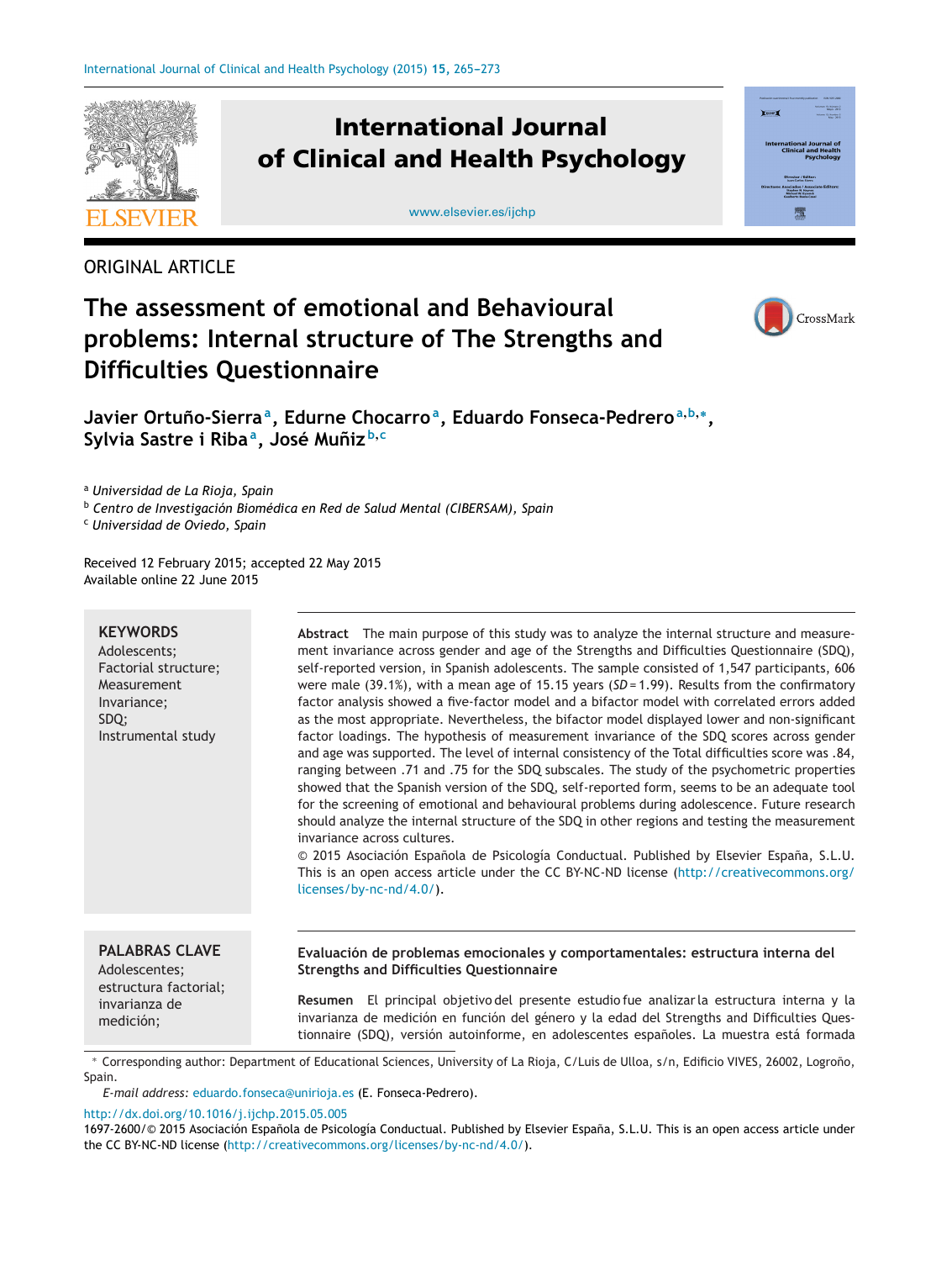SDQ; estudio instrumental

por 1.547 participantes, 606 varones (39,1%), con una media de edad de 15,15 años (DT = 1,99). Los resultados del análisis factorial confirmatorio mostraron que el modelo de cinco factores y el modelo bifactor con modificaciones presentaron los mejores índices de bondad de ajuste. Sin embargo, en el modelo bifactor algunas cargas factoriales no fueron estadísticamente significativas. La hipótesis de invarianza de medición de las puntuaciones del SDQ en función del género y la edad fue confirmada. El nivel de consistencia interna de la puntuación Total de dificultades fue 0,84, mientras que para las subescalas osciló entre 0,71 y 0,75. El estudio de las propiedades psicométricas de la versión española del SDQ autoinforme parece indicar que se trata de una herramienta adecuada y útil para el cribado de problemas emocionales y comportamentales en la adolescencia. En investigaciones futuras se debería analizar la estructura interna del SDQ en otras regiones y someter a prueba la invariancia de medición en función de las culturas. © 2015 Asociación Española de Psicología Conductual. Publicado por Elsevier España, S.L.U. Este es un artículo Open Access bajo la licencia CC BY-NC-ND [\(http://creativecommons.org/](http://creativecommons.org/licenses/by-nc-nd/4.0/)

Interest in the detection of children and adolescents atrisk for emotional disorders or behavioural problems has increased in the last two decades [\(Blanco](#page--1-0) et [al.,](#page--1-0) [2015;](#page--1-0) [Carli](#page--1-0) et [al.,](#page--1-0) [2014;](#page--1-0) [Fonseca-Pedrero,](#page--1-0) [Paino,](#page--1-0) [Lemos-Giráldez,](#page--1-0) [&](#page--1-0) Muñiz, [2013\).](#page--1-0) Despite the efforts in early detection, different research studies have suggested that only a minority of the adolescent population with needs of intervention in the area of mental health comes in direct contact with specialized services ([Costello,](#page--1-0) [Copeland,](#page--1-0) [&](#page--1-0) [Angold,](#page--1-0) [2011;](#page--1-0) [Ford,](#page--1-0) [Hamilton,](#page--1-0) [Meltzer,](#page--1-0) [&](#page--1-0) [Goodman,](#page--1-0) [2008\).](#page--1-0) Early detection, identification and treatment of those individuals at-risk may delay or prevent the onset of the clinical outcome; however prior to early identification and prevention efforts, we need brief, well-validated, and psychometrically sound assessment tools.

[licenses/by-nc-nd/4.0/\)](http://creativecommons.org/licenses/by-nc-nd/4.0/).

The assessment of emotional and behavioural problems in children and adolescents is a priority issue for public health policy. The Strengths and Difficulties Questionnaire (SDQ) ([Goodman,](#page--1-0) [1997\)](#page--1-0) is a screening tool for behavioural and emotional problems that similarly allows the assessment of capacities in the social sphere. The SDQ is composed of 25 items, Likert response format with three options, which are grouped into five subscales: Emotional symptoms, Conduct problems, Hyperactivity, Peer problems, and Prosocial behaviour. The first four subscales form a Total difficulties score. In total, 15 items reflect problems and 10 strengths, of which five belong to the Prosocial subscale and five should be recoded, since they belong to the Total difficulties score. The inclusion of these positive items increased the acceptability of the instrument between parents and teacher. Moreover as it addresses contemporary issues like impulsiveness or bullying is widely accepted by clinicians.

Specifically, psychometric properties of the SDQ have been analyzed previously and different types of validity evidence, according to the international Standards, have been gathered [\(American](#page--1-0) [Educational](#page--1-0) [Research](#page--1-0) [Association,](#page--1-0) [American](#page--1-0) [Psychological](#page--1-0) [Association,](#page--1-0) [&](#page--1-0) [National](#page--1-0) [Council](#page--1-0) [on](#page--1-0) [Measurement](#page--1-0) [in](#page--1-0) [Education,](#page--1-0) [2014\).](#page--1-0) Previous studies have indicated an adequate reliability scores in the self-report version of the SDQ ([Gómez,](#page--1-0) [2012;](#page--1-0) [Muris,](#page--1-0) [Meesters,](#page--1-0) [&](#page--1-0) [van](#page--1-0) [den](#page--1-0) [Berg,](#page--1-0) [2003\);](#page--1-0) nevertheless, a significant number of studies have detected low values of reliability through Cronbachs's alpha coefficient ( $\alpha$  < .60), especially in the subscales of Conduct problems and Peer problems [\(Capron,](#page--1-0) [Therond,](#page--1-0) [&](#page--1-0) [Duyme,](#page--1-0) [2007;](#page--1-0) [Mellor](#page--1-0) [&](#page--1-0) [Stokes,](#page--1-0) [2007;](#page--1-0) [Muris](#page--1-0) [&](#page--1-0) [Maas,](#page--1-0) [2004;](#page--1-0) [Rønning,](#page--1-0) [Helge](#page--1-0) [Handegaard,](#page--1-0) [Sourander,](#page--1-0) [&](#page--1-0) [Mørch,](#page--1-0) [2004;](#page--1-0) [Ruchkin,](#page--1-0) [Jones,](#page--1-0) [Vermeiren,](#page--1-0) [&](#page--1-0) [Schwab-Stone,](#page--1-0) [2008;](#page--1-0) [Ruchkin,](#page--1-0) [Koposov,](#page--1-0) [&](#page--1-0) [Schwab-Stone,](#page--1-0) [2007;](#page--1-0) [Yao](#page--1-0) et [al.,](#page--1-0) [2009\).](#page--1-0)

Factorial studies conducted in order to test the internal structure of the SDQ scores, self-reported version, yielded contradictory results. Previous studies, using confirmatory factor analysis (CFA), have supported the five-factor model (Emotional symptoms, Conduct problems, Hyperactivity, Peer problems, and Prosocial behaviour) as the most appropriate solution [\(He,](#page--1-0) [Burstein,](#page--1-0) [Schmitz,](#page--1-0) [&](#page--1-0) [Merikangas,](#page--1-0) [2013;](#page--1-0) [Ruchkin](#page--1-0) et [al.,](#page--1-0) [2008;](#page--1-0) [Svedin](#page--1-0) [&](#page--1-0) [Priebe,](#page--1-0) [2008;](#page--1-0) [Van](#page--1-0) [Roy,](#page--1-0) [Veenstra,](#page--1-0) [&](#page--1-0) [Clench-Aas,](#page--1-0) [2008;](#page--1-0) [Yao](#page--1-0) et [al.,](#page--1-0) [2009\);](#page--1-0) however, other studies concluded that a solution with three dimensions was as satisfactory as the five-factor solution [\(Percy,](#page--1-0) [McCrystal,](#page--1-0) [&](#page--1-0) [Higgins,](#page--1-0) [2008;](#page--1-0) [Ruchkin](#page--1-0) et [al.,](#page--1-0) [2008\).](#page--1-0) The threefactor model is composed by: a) Internalizing symptoms, resulting of the Emotional and Peer problems subscales, b) Externalizing symptoms, comprising Conduct problems and Hyperactivity subscales, and c) the Prosocial subscale. Also, a five-factor model with two second order factors (Internalizing and Externalizing) ([Goodman,](#page--1-0) [Lamping,](#page--1-0) [&](#page--1-0) [Ploubidis,](#page--1-0) [2010\)](#page--1-0) has been proposed. Nonetheless, [Mellor](#page--1-0) [and](#page--1-0) [Stokes](#page--1-0) [\(2007\)](#page--1-0) reported that none of the five subscales was essentially one-dimensional, questioning the adequacy of the internal structure of the five-factor solution.

Other research, likewise, discussed the adequacy of the setting of SDQ subscales, indicating that the factorial structure of the SDQ scores was not appropriate or was needed of modifications (Ortuño-Sierra, [Fonseca-Pedrero,](#page--1-0) [Paino,](#page--1-0) [Sastre](#page--1-0) [i](#page--1-0) [Riba,](#page--1-0) [&](#page--1-0) Muñiz, [2015;](#page--1-0) [Percy](#page--1-0) et [al.,](#page--1-0) [2008;](#page--1-0) [Rønning](#page--1-0) et [al.,](#page--1-0) [2004\).](#page--1-0) One of the added values of the SDQ, the inclusion of several positive items, could be a key factor in explaining low levels in Cronbach's alpha coefficient and the inconsistency of factorial solutions (Ortuño-Sierra et [al.,](#page--1-0) [2015\).](#page--1-0) The fact that the difficulties subscales include these type of items can mean that they behave as part of a distinct construct [\(Dickey](#page--1-0) [&](#page--1-0) [Blumberg,](#page--1-0) [2004;](#page--1-0) [van](#page--1-0) [de](#page--1-0) [Looij-Jansen,](#page--1-0) [Goedhart,](#page--1-0) [De](#page--1-0) [Wilde,](#page--1-0) [&](#page--1-0) [Treffers,](#page--1-0) [2011\).](#page--1-0)